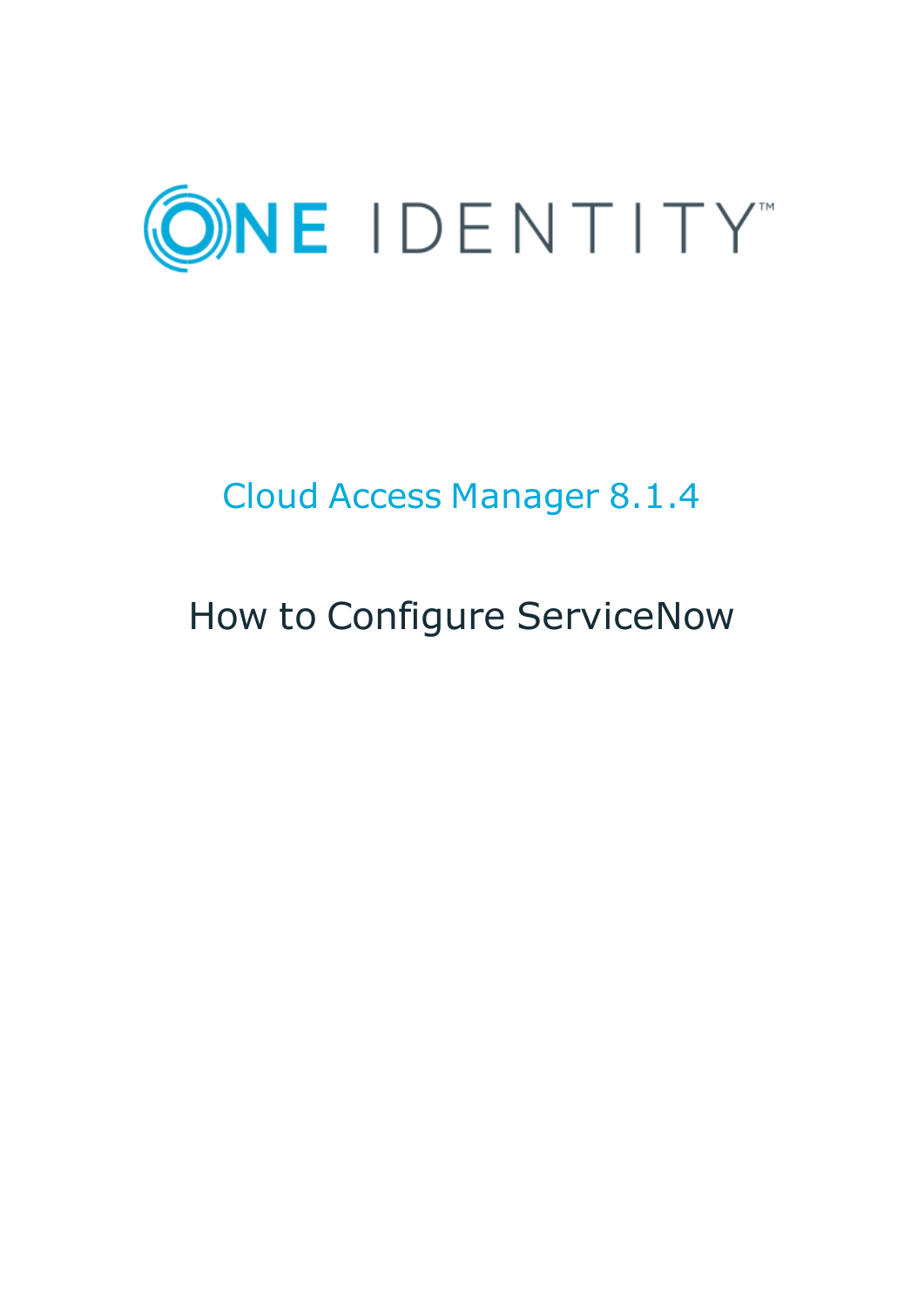### **Copyright 2018 One Identity LLC.**

### **ALL RIGHTS RESERVED.**

This guide contains proprietary information protected by copyright. The software described in this guide is furnished under a software license or nondisclosure agreement. This software may be used or copied only in accordance with the terms of the applicable agreement. No part of this guide may be reproduced or transmitted in any form or by any means, electronic or mechanical, including photocopying and recording for any purpose other than the purchaser's personal use without the written permission of One Identity LLC .

The information in this document is provided in connection with One Identity products. No license, express or implied, by estoppel or otherwise, to any intellectual property right is granted by this document or in connection with the sale of One Identity LLC products. EXCEPT AS SET FORTH IN THE TERMS AND CONDITIONS AS SPECIFIED IN THE LICENSE AGREEMENT FOR THIS PRODUCT, ONE IDENTITY ASSUMES NO LIABILITY WHATSOEVER AND DISCLAIMS ANY EXPRESS, IMPLIED OR STATUTORY WARRANTY RELATING TO ITS PRODUCTS INCLUDING, BUT NOT LIMITED TO, THE IMPLIED WARRANTY OF MERCHANTABILITY, FITNESS FOR A PARTICULAR PURPOSE, OR NON-INFRINGEMENT. IN NO EVENT SHALL ONE IDENTITY BE LIABLE FOR ANY DIRECT, INDIRECT, CONSEQUENTIAL, PUNITIVE, SPECIAL OR INCIDENTAL DAMAGES (INCLUDING, WITHOUT LIMITATION, DAMAGES FOR LOSS OF PROFITS, BUSINESS INTERRUPTION OR LOSS OF INFORMATION) ARISING OUT OF THE USE OR INABILITY TO USE THIS DOCUMENT, EVEN IF ONE IDENTITY HAS BEEN ADVISED OF THE POSSIBILITY OF SUCH DAMAGES. One Identity makes no representations or warranties with respect to the accuracy or completeness of the contents of this document and reserves the right to make changes to specifications and product descriptions at any time without notice. One Identity does not make any commitment to update the information contained in this document.

If you have any questions regarding your potential use of this material, contact:

One Identity LLC. Attn: LEGAL Dept 4 Polaris Way Aliso Viejo, CA 92656

Refer to our Web site ([http://www.OneIdentity.com](http://www.oneidentity.com/)) for regional and international office information.

### **Patents**

One Identity is proud of our advanced technology. Patents and pending patents may apply to this product. For the most current information about applicable patents for this product, please visit our website at [http://www.OneIdentity.com/legal/patents.aspx](http://www.oneidentity.com/legal/patents.aspx).

#### **Trademarks**

One Identity and the One Identity logo are trademarks and registered trademarks of One Identity LLC. in the U.S.A. and other countries. For a complete list of One Identity trademarks, please visit our website at [www.OneIdentity.com/legal](http://www.oneidentity.com/legal). All other trademarks are the property of their respective owners.

#### **Legend**

- **WARNING: A WARNING icon indicates a potential for property damage, personal injury, or death.**
- **CAUTION: A CAUTION icon indicates potential damage to hardware or loss of data if instructions are not followed.**
- IMPORTANT, NOTE, TIP, MOBILE, or VIDEO: An information icon indicates supporting Œ information.

Cloud Access Manager How to Configure ServiceNow Updated - November 2018 Version - 8.1.4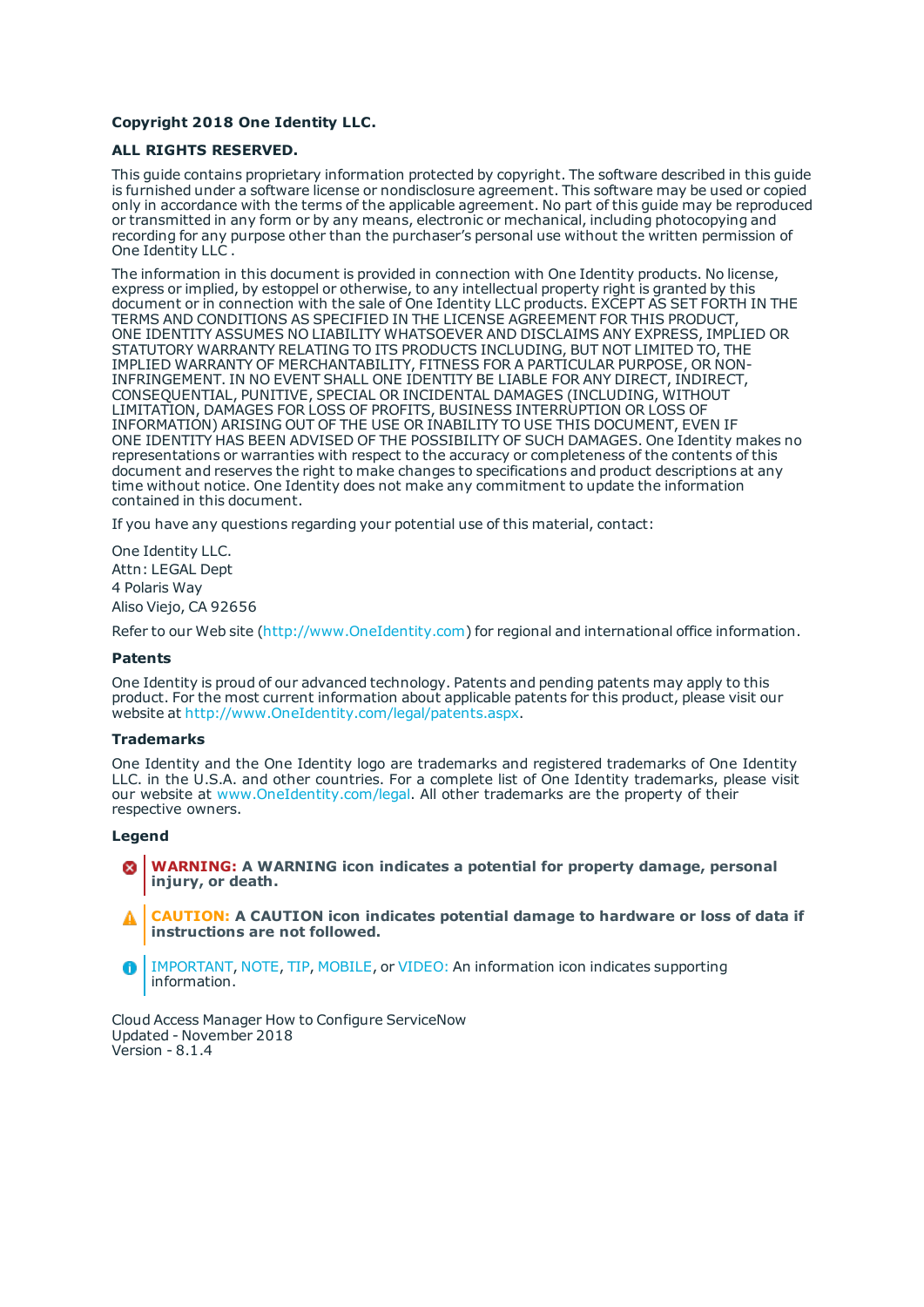## **Contents**

| Configuring ServiceNow using the built-in SAML federation template  5 |  |
|-----------------------------------------------------------------------|--|
|                                                                       |  |
|                                                                       |  |
|                                                                       |  |

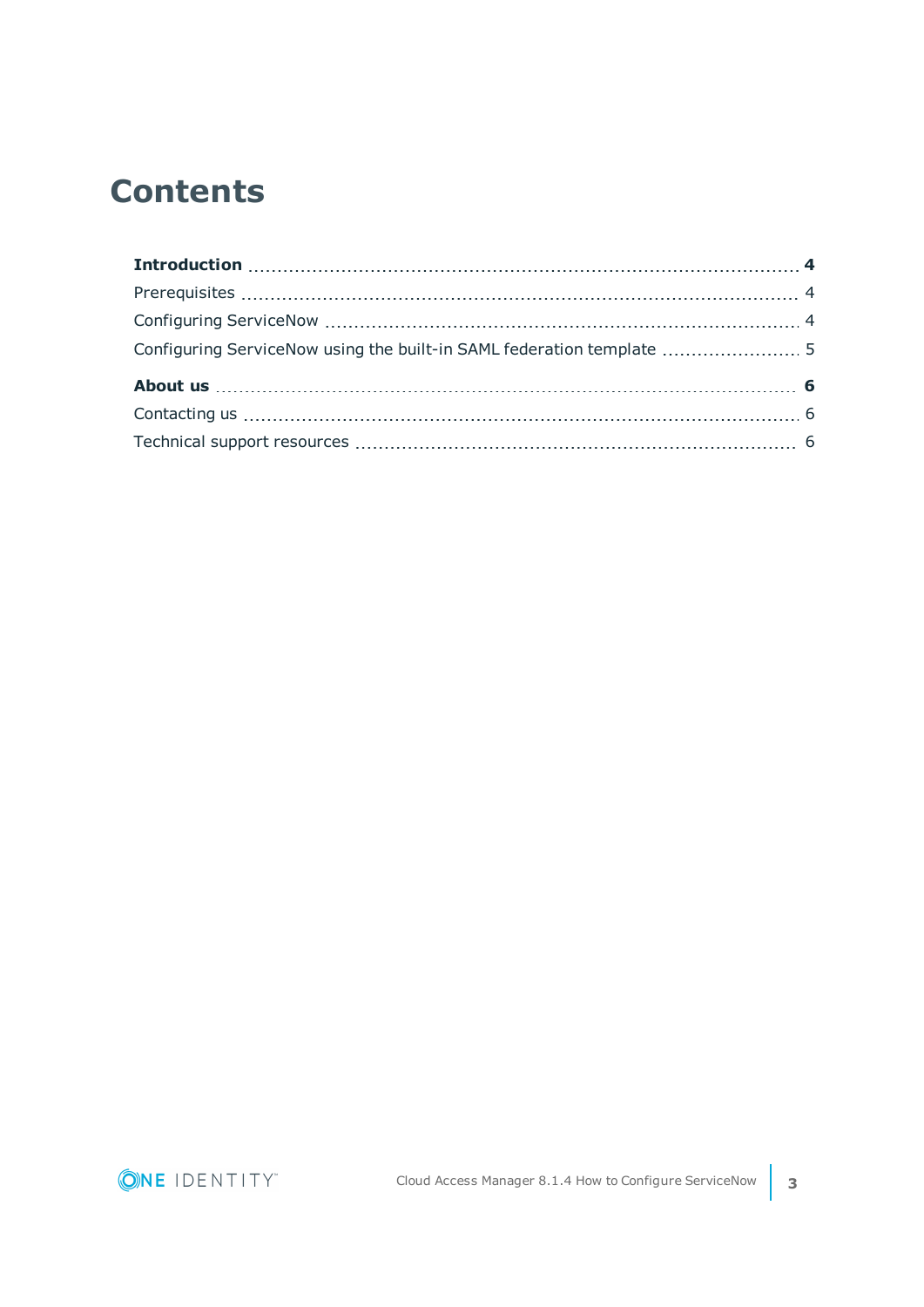# **Introduction**

<span id="page-3-0"></span>This guide describes how to configure ServiceNow for use with Cloud Access Manager provisioning.

<span id="page-3-1"></span>Cloud Access Manager supports Just-In-Time provisioning for ServiceNow.

### **Prerequisites**

Ensure that the following prerequisites are met before configuring ServiceNow provisioning in Cloud Access Manager.

You will need:

- a. A ServiceNow administration account
- <span id="page-3-2"></span>b. A production deployment of Cloud Access Manager with a signed SSL certificate

### **Configuring ServiceNow**

The ServiceNow QuickConnect connector requires configuration to work with Cloud Access Manager's method of user account provisioning.

### *To configure ServiceNow for user account provisioning*

- 1. Open the web site of your ServiceNow instance as an Administrator.
- 2. In the left-hand pane of the ServiceNow Web site, under **System Properties**, click **Web Services**.
- 3. In the right-hand pane, clear the following check box:

This property sets the elementFormDefault attribute of the embedded XML schema to the value of unqualified, if set to true. This attribute indicates whether or not locally declared elements must be qualified by the target namespace in an instance document. If the value of this attribute is 'unqualified', then locally declared elements should not be qualified by the target namespace. If the value of this attribute is 'qualified', then locally declared elements must be qualified by the target namespace. For compatibility with Clients generated from WSDL (.NET Web Reference, Axis2 stub, webMethods, etc.), set this value to false. This value defaults to true.

For further information and documentation, please go to [http://wiki.service](http://wiki.service-now.com/index.php?title=Web_Services)[now.com/index.php?title=Web\\_Services](http://wiki.service-now.com/index.php?title=Web_Services)

4. Click **Save**.

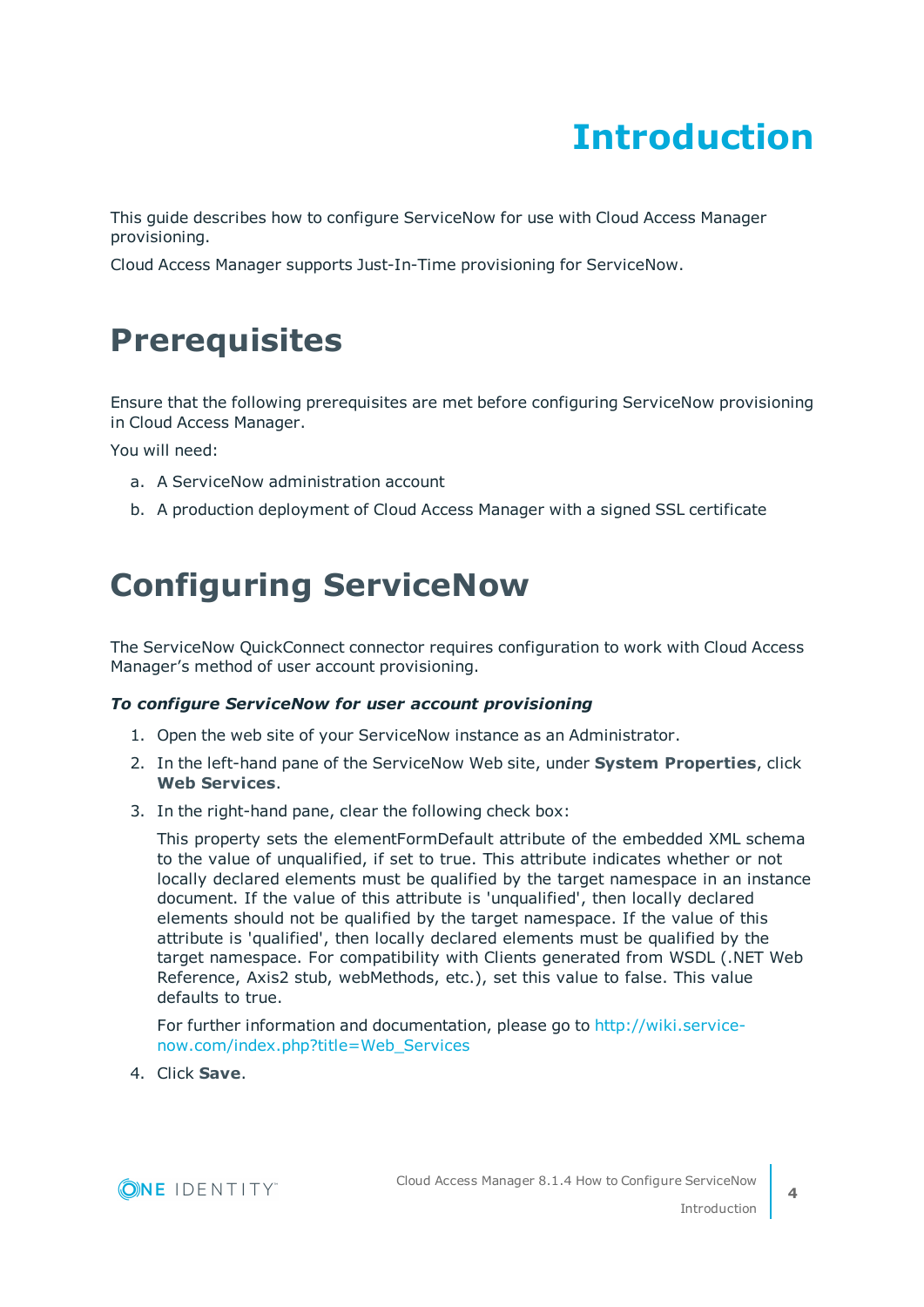## <span id="page-4-0"></span>**Configuring ServiceNow using the builtin SAML federation template**

Cloud Access Manager provides a pre-configured template to allow easy deployment of federated SSO and Just-In-Time Provisioning to ServiceNow. Follow the instructions in the template wizard.

Please refer to *SAML federation* in the *One Identity Cloud Access Manager Configuration Guide* for an example of how to configure single sign-on for a SAML federated application.